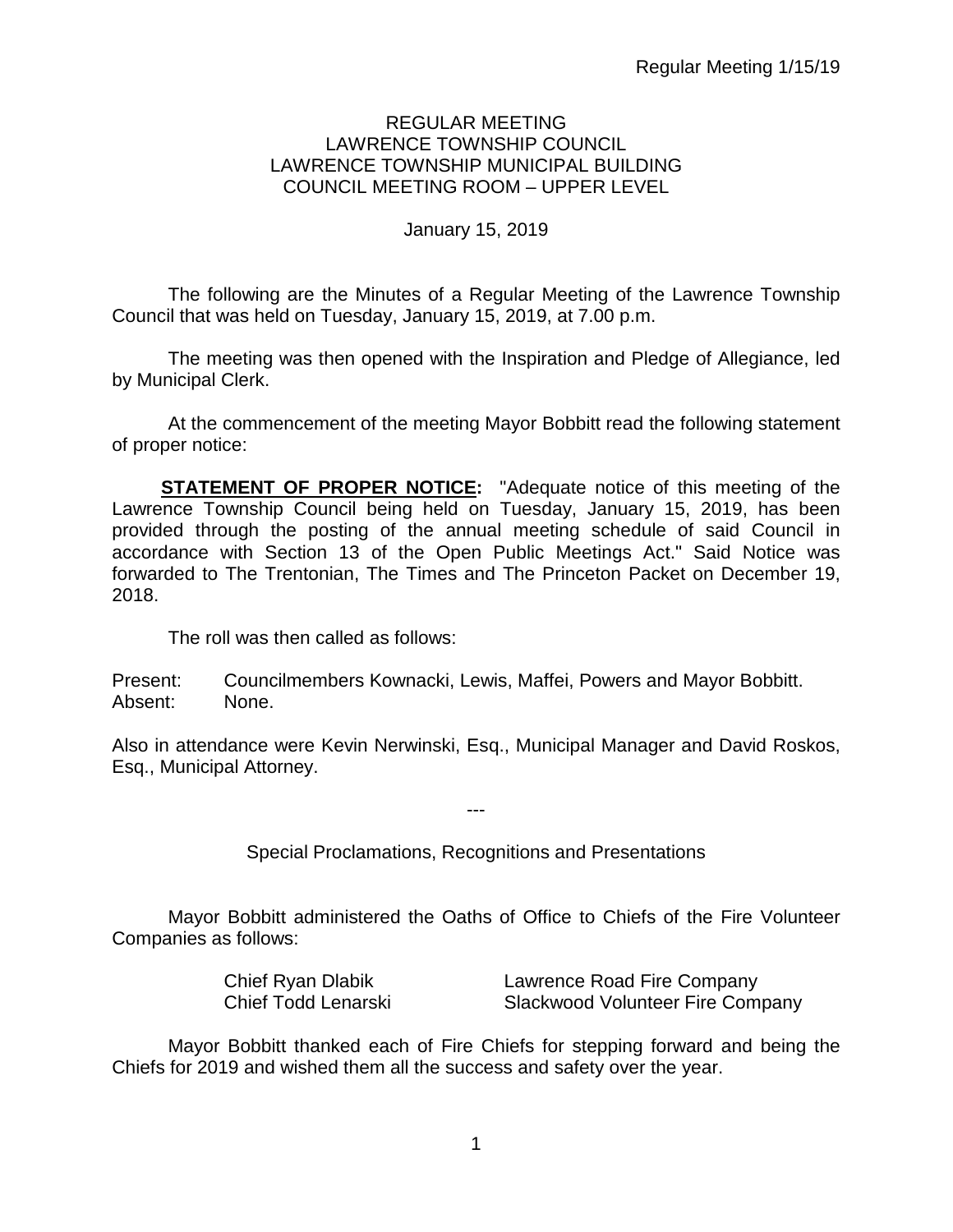Mr. Nerwinski indicated he would like to publicly state that Lawrence Township is extremely fortunate to have volunteer firefighters who are willing to go into a burning structure to save lives and risk their own life because they love what they do and are committed to it. And, as the Municipal Manager, he is looking forward to working with them in the future so they can preserve the volunteers and help make the fire companies flourish. He then wished them the Best of Luck!

Public Participation

---

There was no public participation.

---

## Review and Revisions of Agenda

 The Municipal Clerk requested that the Closed Session (Resolution-18-H.7) be amended to include discussions dealing with negotiations for pending Land Acquisition and Labor Negotiations, to the agenda.

On a motion by Ms. Lewis, seconded by Mr. Powers, the Agenda was amended to include the above revision.

Same was carried on the following roll call vote:

Ayes: Councilmembers Kownacki, Lewis, Maffei, Powers and Mayor Bobbitt. Nays: None. Absent: None.

---

## Adoption of Minutes

On a motion by Ms. Lewis, seconded by Mr. Powers, the Minutes of Regular Meeting of August 28, 2018 and September 25, 2018 were approved on the following roll call vote:

Same was carried on the following roll call vote:

Ayes: Councilmembers Kownacki, Lewis, Maffei, Power and Mayor Bobbitt. Nays: None. Absent: None.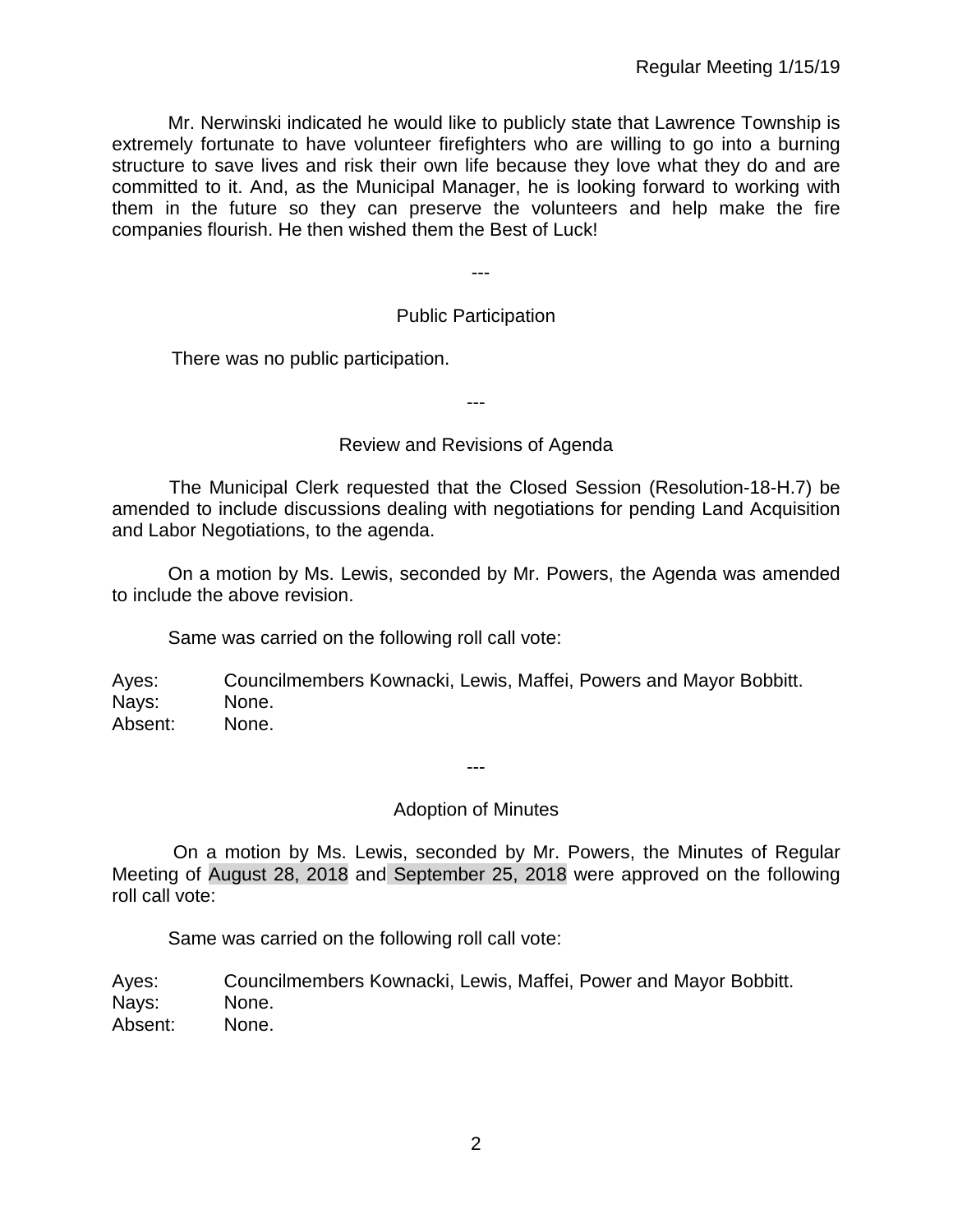---

#### Awarding or Rejecting of Bids

Mayor Bobbitt asked for comments from the public. There being none, Mayor Bobbitt asked for comments from Council.

On a motion by Ms. Lewis, seconded by Mr. Powers, Resolution (9-A), Authorizing Awarding Affordable Unit Rehabilitation to Affordable Housing Administrators, was presented for adoption.

#### Resolution No. 43-19

WHEREAS, on Thursday, January 3, 2019, bids were received and publicly opened for the provision of administrative services for the grant known as **Lawrence Township Affordable Unit Rehabilitation**; and

WHEREAS, one (1) bid was received and reviewed by the appropriate Township Officials; and

WHEREAS, the lowest responsible bidder was Affordable Housing Administrators that submitted a bid in the amount of \$700.00 to review and update the existing Policies & Procedures Manual; \$800.00 to maintain the program waiting list; \$3,250.00 per privately owned unit rehabilitation and \$3,000.00 per publically owned unit rehabilitation; and

WHEREAS, it is anticipated that the Township may conduct up to twelve (12) rehabilitations during the term of the contract costing a maximum of \$40,500.00 in administrative services; and

WHEREAS, in accordance with N.J.A.C. 5:50-14, a Certificate of Availability of Funds has been provided and the account to be charged is G-02-41-048-299 (\$40,500.00 - 2014 Lawrence Township Affordable Unit Rehabilitation);

WHEREAS, Affordable Housing Administrators has performed satisfactorily;

WHEREAS, the Township Council of the Township of Lawrence, County of Mercer, State of New Jersey, pursuant to the recommendations of the Municipal Manager, the Mayor and Municipal Clerk executed a contract with Affordable Housing Administrators, P. O. Box 945, Point Pleasant NJ 08742 not to exceed the amount of \$40,500.00 for a term not to exceed one (1) year; and

NOW THEREFORE, BE IT RESOLVED that the Municipal Manager is hereby authorized to draft the necessary agreement, subject to the approval of the Municipal Attorney as to form and content thereof.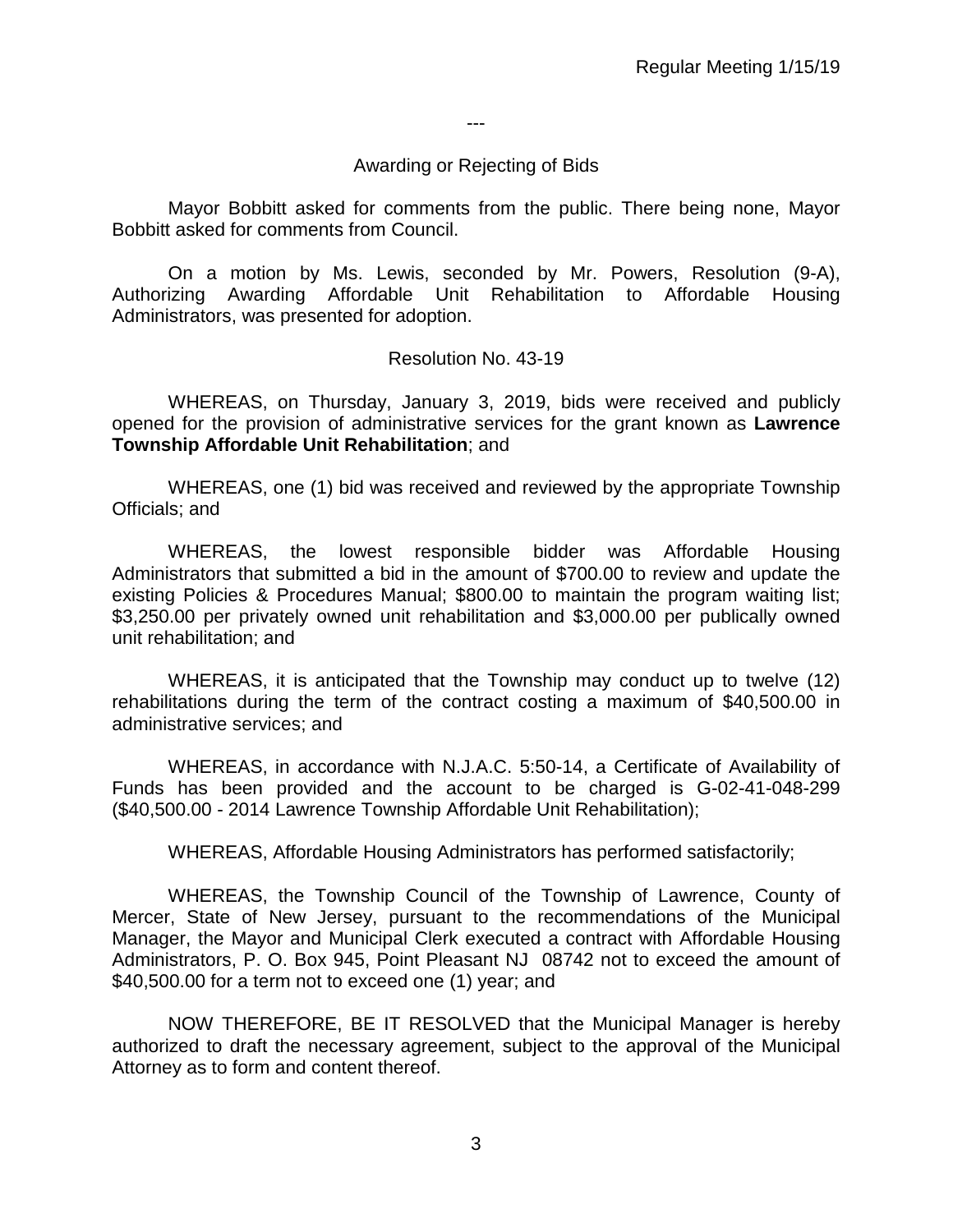Same was carried on the following roll call vote:

Ayes: Councilmembers Kownacki, Lewis, Maffei, Powers and Mayor Bobbitt. Absent: None.

Introduction of Ordinances

---

There was no introduction of ordinances.

---

## Adoption of Ordinances

There was no adoption of ordinances.

---

## **Manager's Report –**

Mr. Nerwinski submitted invoice listings for the month of January 2019 in the amount of \$1,437,253.99.

## **Submission of the 2019 Recommended Municipal Budget**

Mr. Nerwinski distributed copies of the 2019 Recommended Municipal Budget for the Council's review and consideration and stated Peter Kiriakatis, CFO, is in the audience this evening and he and his staff have been working diligently on this recommended budget and he will be reading a portion of the Budget Message in terms of what they are recommending for 2019 and some of the highlights of 2018. Afterwards, they can begin their review and long conversation with regard to the proposed budget and he and Mr. Kiriakatis will be available to answer any questions the members of Council might have during their review.

Mr. Nerwinski advised that the 2019 Recommendation Budget includes a 2-cent tax rate increase for the proposed \$49.1 million Municipal Budget and proceeded to review the 2019 Municipal Budget Calendar that included the following: Budget Recommendation (1/15/19); Director's Budget Presentations - Carol Chamberlain, Health Officer, Anthony Cermele, Construction Code Official, Nancy Bergen, Superintendent of Recreation and James Parvesse, PE, Municipal Engineering (2/5/19); Brian Caloiaro, Chief of Police, Jack Oakley, Emergency Management, Gregory Whitehead, Public Works and Lewis J. Korngut, Judge of the Municipal Court (2/19/19); Budget Introduction and Approval (3/19/19); Budget Advertisement (4/3/19) and the Budget Adoption Hearing (4/16/19). He indicated all the dates are compliant with the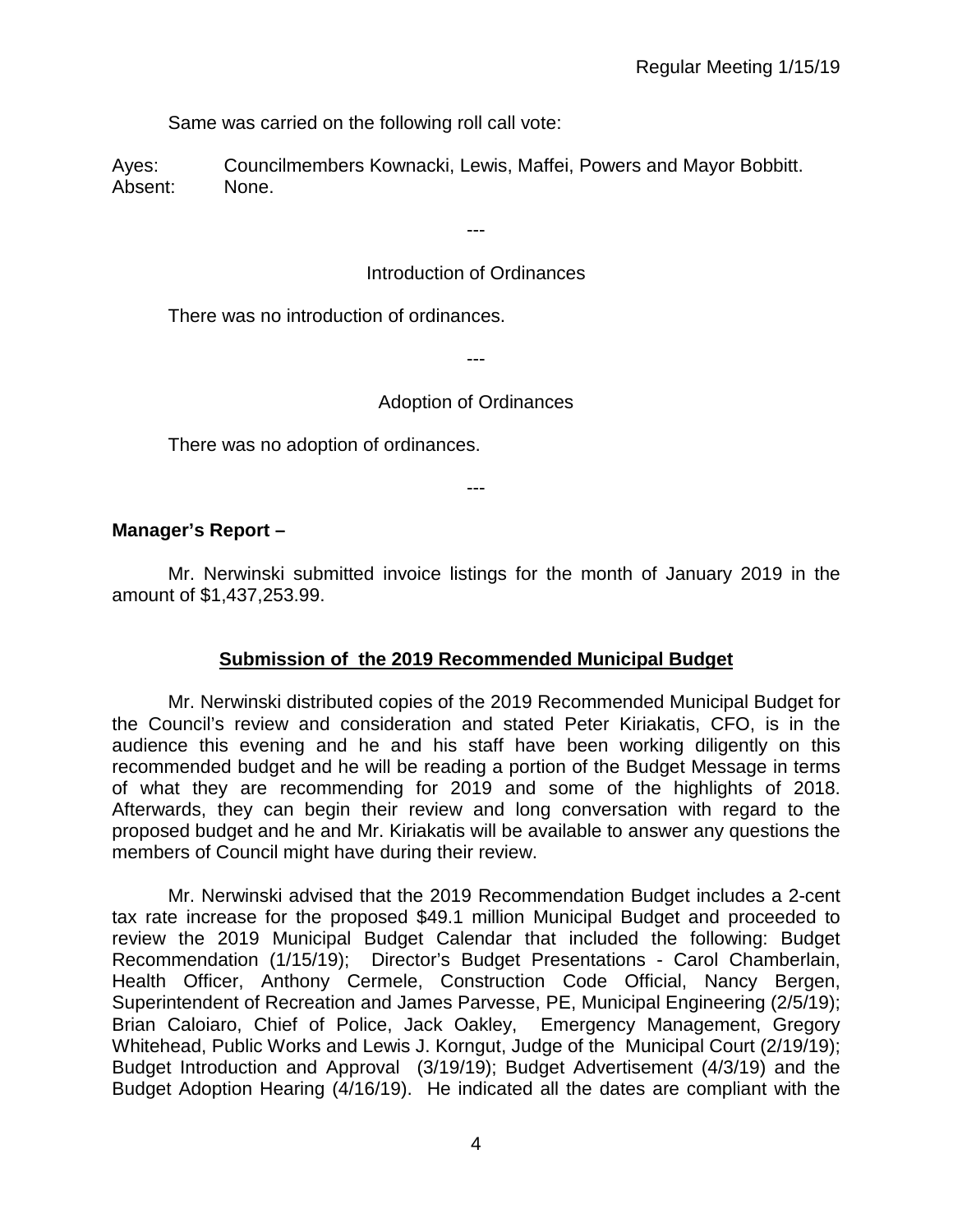law and continued to discuss in detail some of the recommendations in the budget as it relates to budget increases and shoring up personnel in various departments to meet the town's minimum physical requirements and public safety needs going forward. He noted that the Township is entering a sweet spot in terms of having the right amount of employees while remaining prudent in filling slots to better serve the residents and manage the town.

A general discussion took place relative the 2 cents proposed tax increase, eliminating tax swings and having a steady tax rate, alternative revenues, departmental presentations being helpful in Council's decision-making process and Directors/Division Heads making sure residents are aware of all the quality services and programs provided by the township and an increase of police and court personnel.

---

---

**Attorney's Report –**

There was no Attorney's report.

#### **Clerk's Report –**

There was no Clerk's report.

#### **Unfinished Business –**

There was no unfinished business.

---

---

## **New Business –**

There was no new business.

---

## **Public Participation (3-minute limitation per speaker)** –

There is no public participation.

---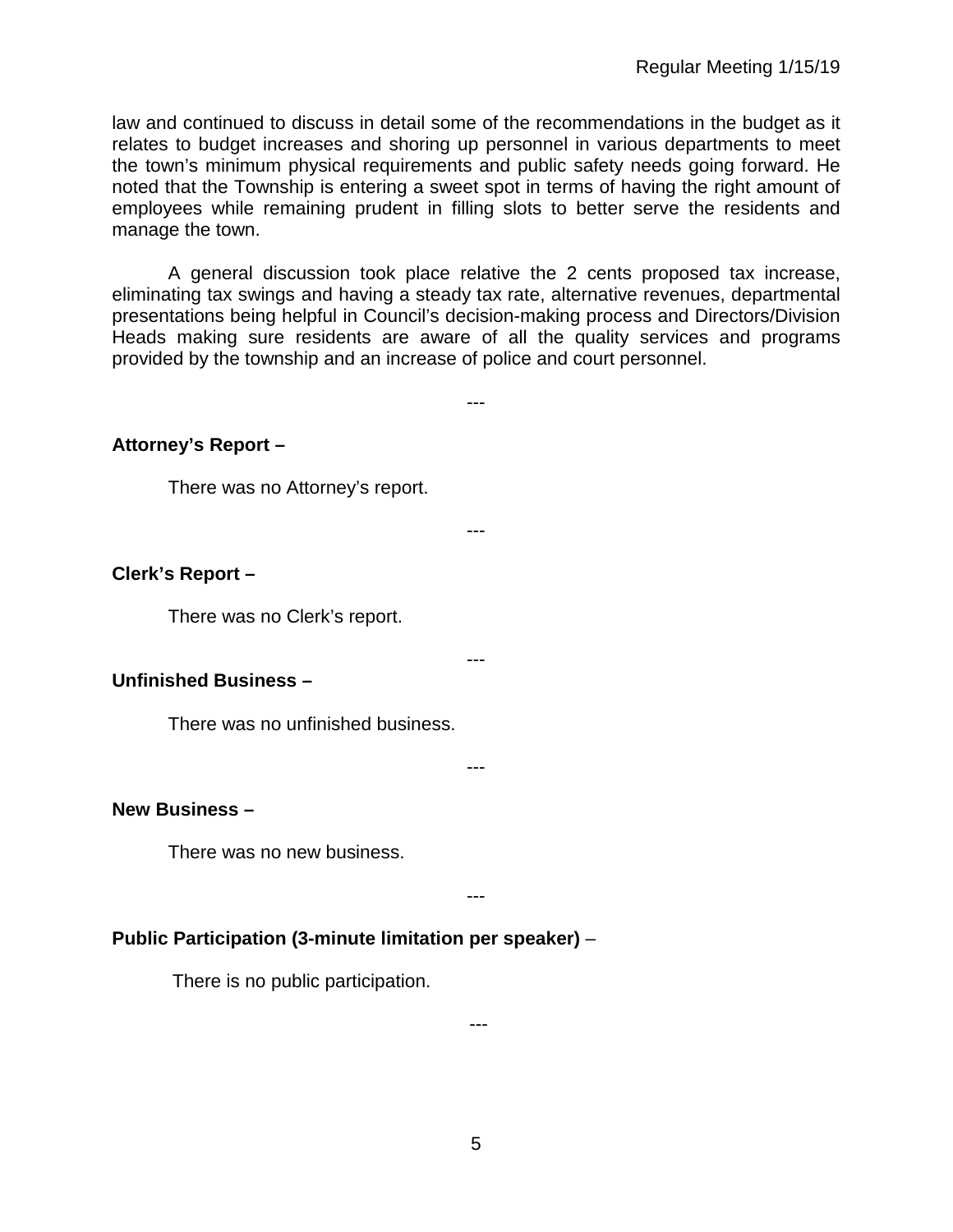## **Resolutions**

Resolution Nos. 44-19 (18-B.1) through 71-19 (18-H.7) were approved by the following roll call vote:

| <b>COUNCIL</b>       | <b>AYE</b> | <b>NAY</b> | <b>PRESENT</b> | <b>ABSENT</b> | <b>ABSTAIN</b> | <b>MOVE</b> | <b>SECOND</b> |
|----------------------|------------|------------|----------------|---------------|----------------|-------------|---------------|
| Mr. Kownacki         |            |            |                |               |                |             |               |
| Ms. Lewis            |            |            |                |               |                |             |               |
| <b>Dr. Maffei</b>    |            |            |                |               |                |             |               |
| <b>Mr. Powers</b>    | ,,,        |            |                |               |                |             |               |
| <b>Mayor Bobbitt</b> |            |            |                |               |                |             |               |

Cited Resolutions are spread in their entirety in the Resolution Books of the Township of Lawrence.

---

## **Council Initiatives/Liaison Reports –**

Mayor Bobbitt advised that the Council will be making Boards and Committees appointments this evening but there are a few Board Chairs they would like to interview and touch base with before being reappointed. The chairs to the Board/Committees are John Conroy, Growth and Redevelopment Committee, Teresita Bastides-Heron, Human Relations Committee and Marie Tagliaferri, Recreation Advisory Committee.

Mr. Bobbitt stated prior to making the appointments they have one extremely qualified candidate for the Ewing-Lawrence Sewerage Authority but he would like to get the Township Attorney's opinion if there are any issues with having a Councilmember serve on the ELSA's board from the Council's perspective. Mr. Roskos advised the Sewerage Authority law allows a Councilperson to also serve on the Ewing-Lawrence Sewerage Authority Board and the appointment is in the parameters of the Statute.

## **Appointment to Boards and Committees**

Mayor Bobbitt advised that the Liaisons will be casting their nominations for the nominees appointed to the following Boards or Committees:

## Cable Telecommunications Advisory Committee

Mayor Bobbitt advised that the Cable Telecommunications Committee has not meet in a longtime and the Council has spoken about taking the Committee in a different direction looking at more technology issues and inquired as to how they would go about making that change to the committee. Mr. Roskos indicated as the Committee stands they deal with the Franchise Agreement for cable television and issues that come up every umpteen years and if they are giving that committee a new charge it has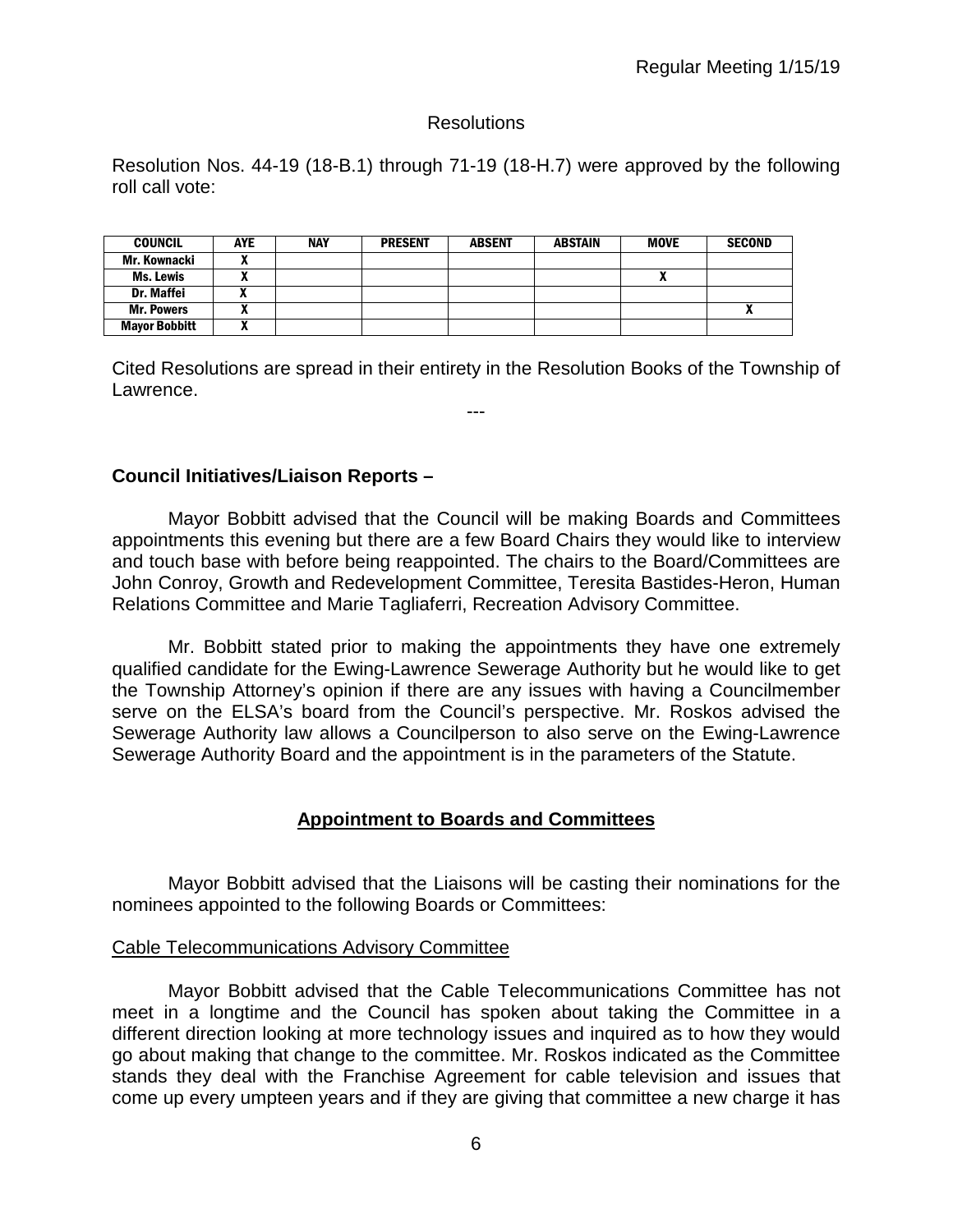to be done in a more formal way given the Committee has a reason for existing right now. They can mothball the committee for the time being since at the present time there is no need for them to meet; but they will need the Committee in the future. So they do not want to do away with it in perpetuity. A general exchange of dialogue took place relative to the Township keeping the Cable Telecommunications Committee as it is just wrapping a technology piece into the existing committee which would give members something to do in-between Franchise Agreements. Additional discussion took place relative to the Committee possibly monitoring the public access channel from a technology standpoint as stipulated in the ordinance that was done a few years back, assisting in the social media aspect and the Township looking into what other towns have in terms of a Technology Committee for them to review and incorporate.

## Shade Tree Advisory Committee

Councilman Powers stated that the Shade Tree Committee has some housekeeping issues as well. They have had some dwindling of members and they are now below what is required for a quorum so he will be making a recommendation at their next meeting to reduce the number of committee members from 7 to 5 to ensure the Committee meets the Shade Tree USA requirements and have a quorum for plans that require action and advised of the Committee still has two openings for interested applicants.

Health Advisory Board

Leo Brummel, for a 3-year term ending 12/31/21 Rabiah Asif, for a 3-year term ending 12/31/21

| <b>COUNCIL</b>       | <b>AYE</b> | <b>NAY</b> | <b>PRESENT</b> | <b>ABSENT</b> | <b>ABSTAIN</b> | <b>MOVE</b> | <b>SECOND</b> |
|----------------------|------------|------------|----------------|---------------|----------------|-------------|---------------|
| Mr. Kownacki         |            |            |                |               |                |             |               |
| Ms. Lewis            |            |            |                |               |                |             |               |
| <b>Dr. Maffei</b>    |            |            |                |               |                |             |               |
| <b>Mr. Powers</b>    |            |            |                |               |                |             |               |
| <b>Mayor Bobbitt</b> |            |            |                |               |                |             |               |

Resolution No. 69-19 was approved by the following roll call vote:

Historic Preservation Advisory Committee Wolfgang Hull, for a 4-year term ending 12/31/22 Edward McDonald, for a 4-year term ending 12/31/22

Resolution No. 69-19 was approved by the following roll call vote:

| <b>COUNCIL</b>       | AYE | <b>NAY</b> | <b>PRESENT</b> | <b>ABSENT</b> | <b>ABSTAIN</b> | <b>MOVE</b> | <b>SECOND</b> |
|----------------------|-----|------------|----------------|---------------|----------------|-------------|---------------|
| Mr. Kownacki         |     |            |                |               |                |             |               |
| Ms. Lewis            | . . |            |                |               |                |             |               |
| Dr. Maffei           | ~   |            |                |               |                |             |               |
| <b>Mr. Powers</b>    | "   |            |                |               |                |             |               |
| <b>Mayor Bobbitt</b> | "   |            |                |               |                |             |               |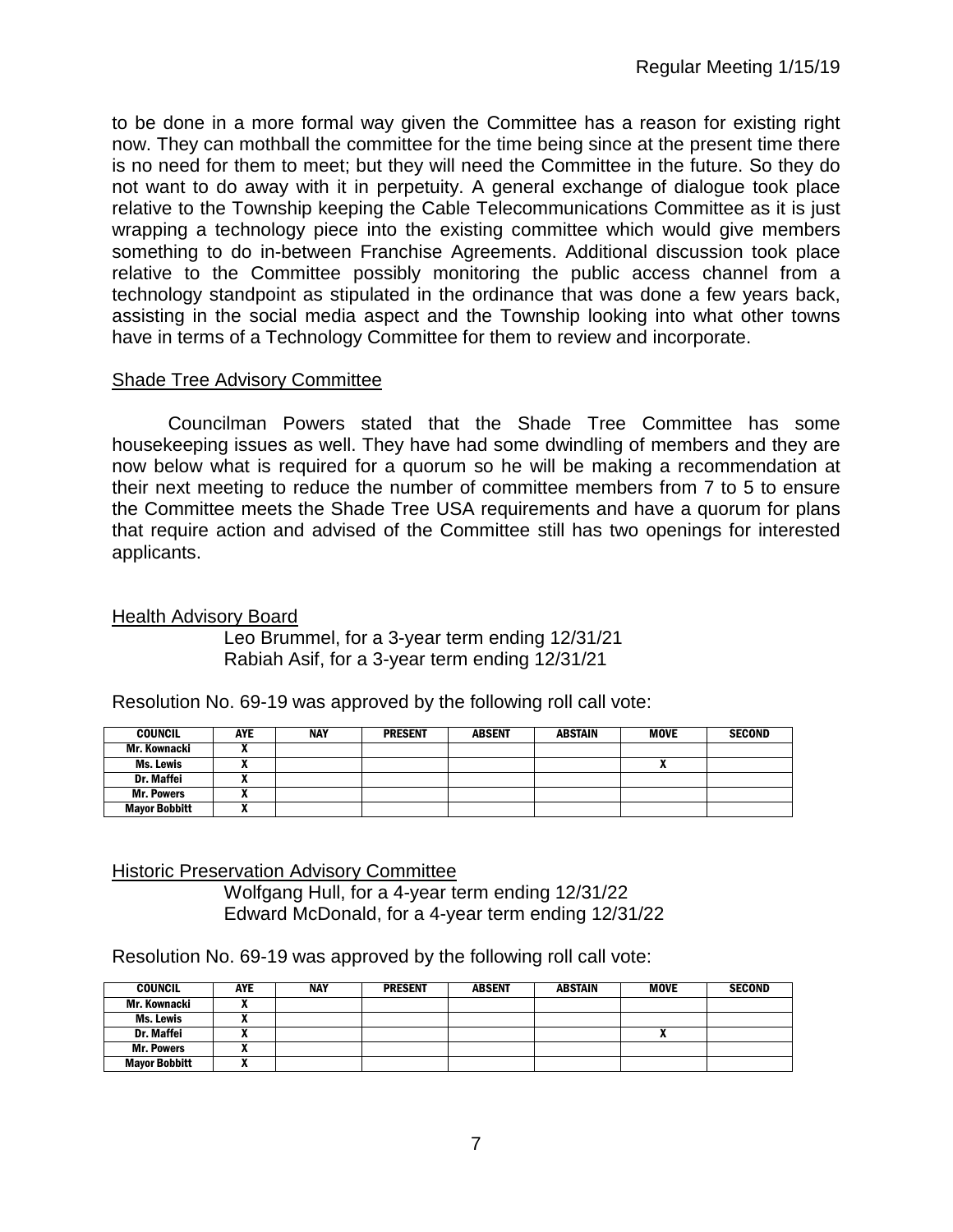## Human Relations Advisory Committee

Cindy Hollender, for a 3-year term ending 12/31/21 Hardat Singh, for a 3-year term ending 12/31/21 Kenneth Bernabe, to fill an unexpired 3-year term ending 12/31/19

Resolution No. 69-19 was approved by the following roll call vote:

| <b>COUNCIL</b>       | <b>AYE</b> | <b>NAY</b> | <b>PRESENT</b> | <b>ABSENT</b> | <b>ABSTAIN</b> | <b>MOVE</b> | <b>SECOND</b> |
|----------------------|------------|------------|----------------|---------------|----------------|-------------|---------------|
| Mr. Kownacki         |            |            |                |               |                |             |               |
| Ms. Lewis            |            |            |                |               |                |             |               |
| <b>Dr. Maffei</b>    |            |            |                |               |                |             |               |
| <b>Mr. Powers</b>    | "          |            |                |               |                | ^           |               |
| <b>Mayor Bobbitt</b> |            |            |                |               |                |             |               |

#### Municipal Alliance on Drug and Alcohol Abuse

Kelly Nitti, for a 2-year term ending 12/31/20 Malissa Arnold, to fill an unexpired 2-year term ending 12/31/19 Julie Stockman, for a 2-year term ending 12/31/20

Resolution No. 69-19 was approved by the following roll call vote:

| <b>COUNCIL</b>       | <b>AYE</b>   | <b>NAY</b> | <b>PRESENT</b> | <b>ABSENT</b> | <b>ABSTAIN</b> | <b>MOVE</b> | <b>SECOND</b> |
|----------------------|--------------|------------|----------------|---------------|----------------|-------------|---------------|
| Mr. Kownacki         |              |            |                |               |                |             |               |
| Ms. Lewis            |              |            |                |               |                |             |               |
| <b>Dr. Maffei</b>    | $\mathbf{v}$ |            |                |               |                |             |               |
| <b>Mr. Powers</b>    |              |            |                |               |                |             |               |
| <b>Mayor Bobbitt</b> |              |            |                |               |                |             |               |

## Planning Board

Kim Taylor, for a 4-year term ending 12/31/22 John Ryan, Alternate #2 for a 2-year term ending 12/31/20

Resolution No. 69-19 was approved by the following roll call vote:

| <b>COUNCIL</b>       | AYE | <b>NAY</b> | <b>PRESENT</b> | <b>ABSENT</b> | <b>ABSTAIN</b> | <b>MOVE</b> | <b>SECOND</b> |
|----------------------|-----|------------|----------------|---------------|----------------|-------------|---------------|
| Mr. Kownacki         |     |            |                |               |                | n           |               |
| Ms. Lewis            |     |            |                |               |                |             |               |
| Dr. Maffei           |     |            |                |               |                |             |               |
| <b>Mr. Powers</b>    |     |            |                |               |                |             |               |
| <b>Mayor Bobbitt</b> |     |            |                |               |                |             |               |

## Public Safety Committee

Michael Burzachiello, for a 2-year term ending 12/31/20

Resolution No. 69-19 was approved by the following roll call vote:

| <b>COUNCIL</b>       | <b>AYE</b> | NAY | <b>PRESENT</b> | <b>ABSENT</b> | <b>ABSTAIN</b> | <b>MOVE</b> | <b>SECOND</b> |
|----------------------|------------|-----|----------------|---------------|----------------|-------------|---------------|
| Mr. Kownacki         |            |     |                |               |                |             |               |
| Ms. Lewis            | "          |     |                |               |                |             |               |
| Dr. Maffei           |            |     |                |               |                |             |               |
| <b>Mr. Powers</b>    |            |     |                |               |                |             |               |
| <b>Mayor Bobbitt</b> | ^          |     |                |               |                |             |               |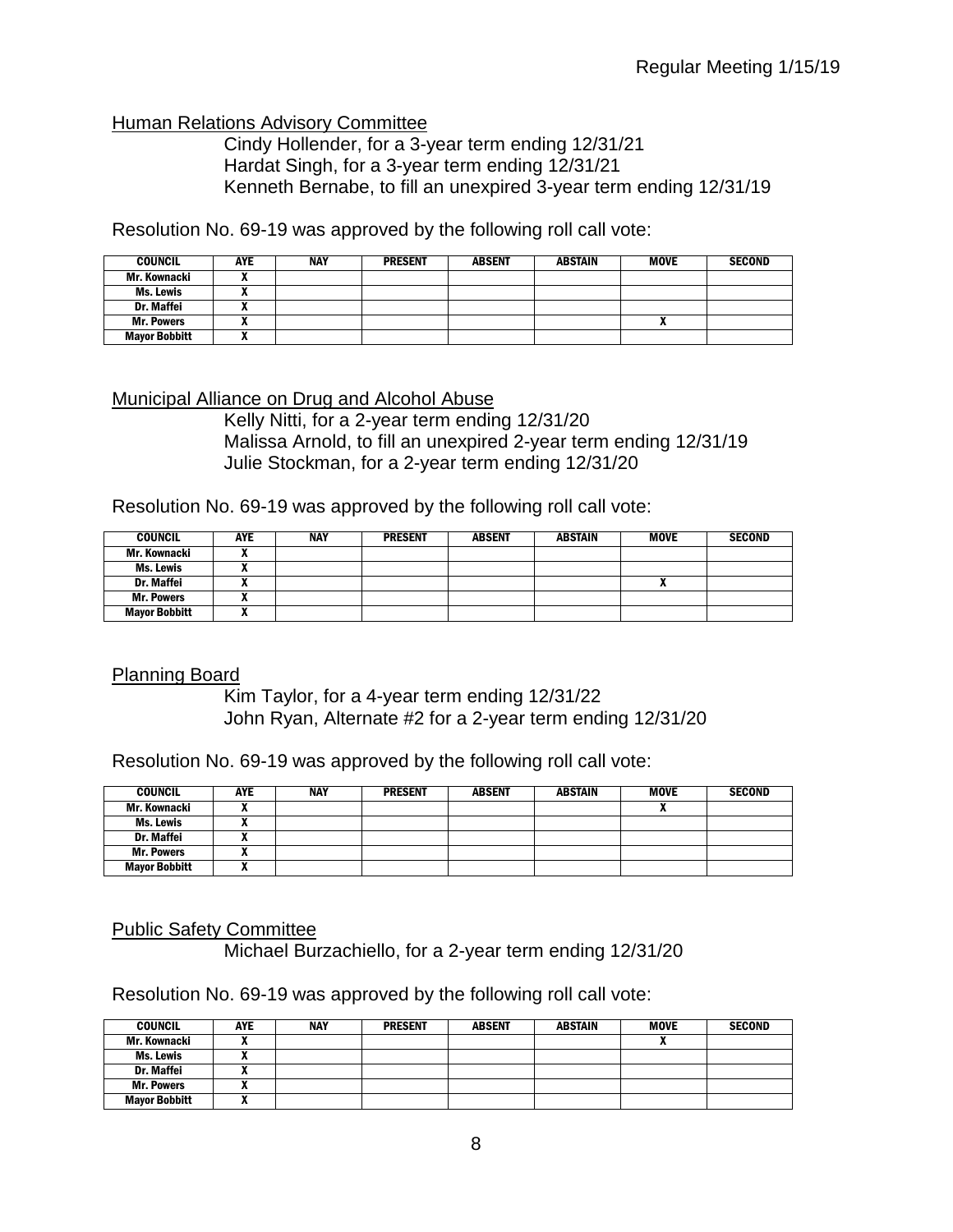#### Recreation Advisory Committee

Nick Sferra, for a 3-year term ending 12/31/21 Becky Jo DiPierro, for a 3-year term ending 12/31/21

Resolution No. 69-19 was approved by the following roll call vote:

| <b>COUNCIL</b>       | AYE | NAY | <b>PRESENT</b> | <b>ABSENT</b> | <b>ABSTAIN</b> | <b>MOVE</b> | <b>SECOND</b> |
|----------------------|-----|-----|----------------|---------------|----------------|-------------|---------------|
| Mr. Kownacki         |     |     |                |               |                |             |               |
| <b>Ms. Lewis</b>     |     |     |                |               |                | n           |               |
| <b>Dr. Maffei</b>    |     |     |                |               |                |             |               |
| <b>Mr. Powers</b>    |     |     |                |               |                |             |               |
| <b>Mayor Bobbitt</b> |     |     |                |               |                |             |               |

#### Senior Executive Committee

Irene Gaskill, for a 4-year term ending 12/31/22 Sarah Downing, for a 4-year term ending 12/31/22 David Majofsky, for a 4-year term ending 12/31/22 Hillie Spruill, for a 4-year term ending 12/31/22

Resolution No. 69-19 was approved by the following roll call vote:

| <b>COUNCIL</b>       | <b>AYE</b> | <b>NAY</b> | <b>PRESENT</b> | <b>ABSENT</b> | <b>ABSTAIN</b> | <b>MOVE</b> | <b>SECOND</b> |
|----------------------|------------|------------|----------------|---------------|----------------|-------------|---------------|
| Mr. Kownacki         |            |            |                |               |                |             |               |
| Ms. Lewis            |            |            |                |               |                |             |               |
| <b>Dr. Maffei</b>    |            |            |                |               |                |             |               |
| <b>Mr. Powers</b>    |            |            |                |               |                |             |               |
| <b>Mayor Bobbitt</b> |            |            |                |               |                |             |               |

Trails, Open Space and Stewardship Advisory Committee

Joyce Copleman, for a 3-year term ending 12/31/21 Paul Larson, for a 3-year term ending 12/31/21 David Mizenko, for a 3-year term ending 12/31/21

Resolution No. 69-19 was approved by the following roll call vote:

| <b>COUNCIL</b>       | <b>AYE</b> | <b>NAY</b> | <b>PRESENT</b> | <b>ABSENT</b> | <b>ABSTAIN</b> | <b>MOVE</b> | <b>SECOND</b> |
|----------------------|------------|------------|----------------|---------------|----------------|-------------|---------------|
| Mr. Kownacki         |            |            |                |               |                |             |               |
| Ms. Lewis            |            |            |                |               |                |             |               |
| <b>Dr. Maffei</b>    |            |            |                |               |                |             |               |
| <b>Mr. Powers</b>    |            |            |                |               |                |             |               |
| <b>Mayor Bobbitt</b> |            |            |                |               |                |             |               |

Zoning Board of Adjustment

Charles Lavine, for a 4-year term ending 12/31/22 Jeffrey Johnson, moved from Alternate #1 position to a 4-year term ending 12/31/22

Olga Dember, moved from Alternate #2 position to Alternate #1 position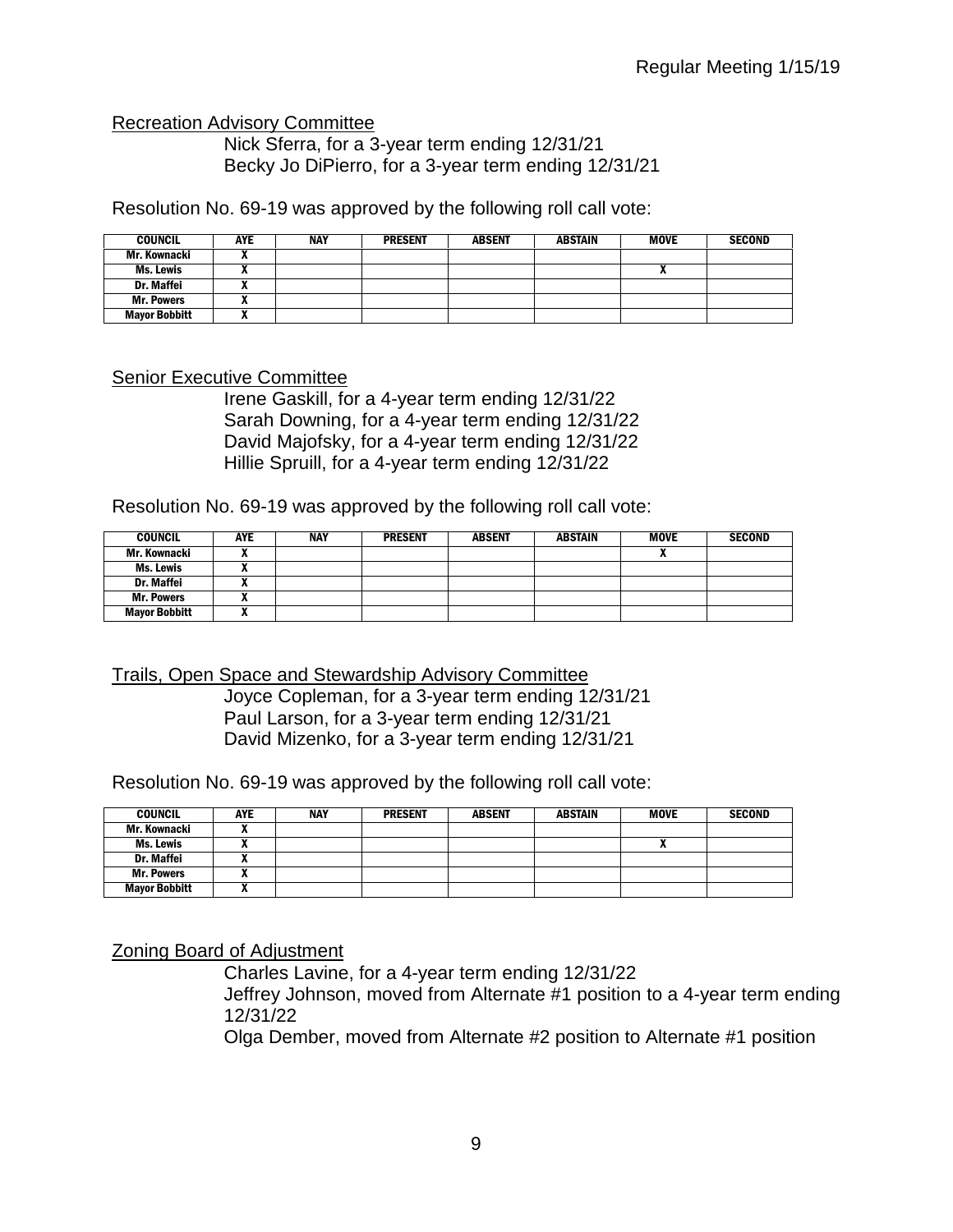| <b>COUNCIL</b>       | <b>AYE</b> | <b>NAY</b> | <b>PRESENT</b> | <b>ABSENT</b> | <b>ABSTAIN</b> | <b>MOVE</b> | <b>SECOND</b> |
|----------------------|------------|------------|----------------|---------------|----------------|-------------|---------------|
| Mr. Kownacki         |            |            |                |               |                |             |               |
| Ms. Lewis            |            |            |                |               |                |             |               |
| Dr. Maffei           |            |            |                |               |                |             |               |
| <b>Mr. Powers</b>    |            |            |                |               |                |             |               |
| <b>Mayor Bobbitt</b> |            |            |                |               |                |             |               |

Resolution No. 69-19 was approved by the following roll call vote:

After the nominations, Resolution No. 69-19 was approved, with the exception of the appointment to the Ewing-Lawrence Sewerage Authority, by the following roll call vote:

 $\sim\sim\sim$ 

| <b>COUNCIL</b>       | <b>AYE</b> | <b>NAY</b> | <b>PRESENT</b> | <b>ABSENT</b> | <b>ABSTAIN</b> | <b>MOVE</b> | <b>SECOND</b> |
|----------------------|------------|------------|----------------|---------------|----------------|-------------|---------------|
| Mr. Kownacki         |            |            |                |               |                |             |               |
| Ms. Lewis            |            |            |                |               |                |             |               |
| <b>Dr. Maffei</b>    | "          |            |                |               |                |             |               |
| <b>Mr. Powers</b>    |            |            |                |               |                |             |               |
| <b>Mayor Bobbitt</b> |            |            |                |               |                |             |               |

# **Appointment of Ewing-Lawrence Sewerage Authority**

 $\sim\sim\sim$ 

Resolution No. 70–19

BE IT RESOLVED by the Township Council of the Township of Lawrence, County of Mercer, State of New Jersey that the following individual be and is hereby appointed to fill the position indicated below

Ewing-Lawrence Sewerage Authority

James S. Kownacki, for a 5-year term ending 1/31/24

Resolution No. 70-19- (18-H.6) was approved by the following roll call vote:

| <b>COUNCIL</b>       | <b>AYE</b> | <b>NAY</b> | <b>PRESENT</b> | <b>ABSENT</b> | <b>ABSTAIN</b> | <b>MOVE</b> | <b>SECOND</b> |
|----------------------|------------|------------|----------------|---------------|----------------|-------------|---------------|
| Mr. Kownacki         |            |            |                |               |                |             |               |
| Mr. Lewis            |            |            |                |               |                |             |               |
| Dr. Maffei           |            |            |                |               |                |             |               |
| <b>Mr. Powers</b>    |            |            |                |               |                |             |               |
| <b>Mayor Bobbitt</b> |            |            |                |               |                |             |               |

Cited Resolutions are spread in their entirety in the Resolution Books of the Township of Lawrence.

---